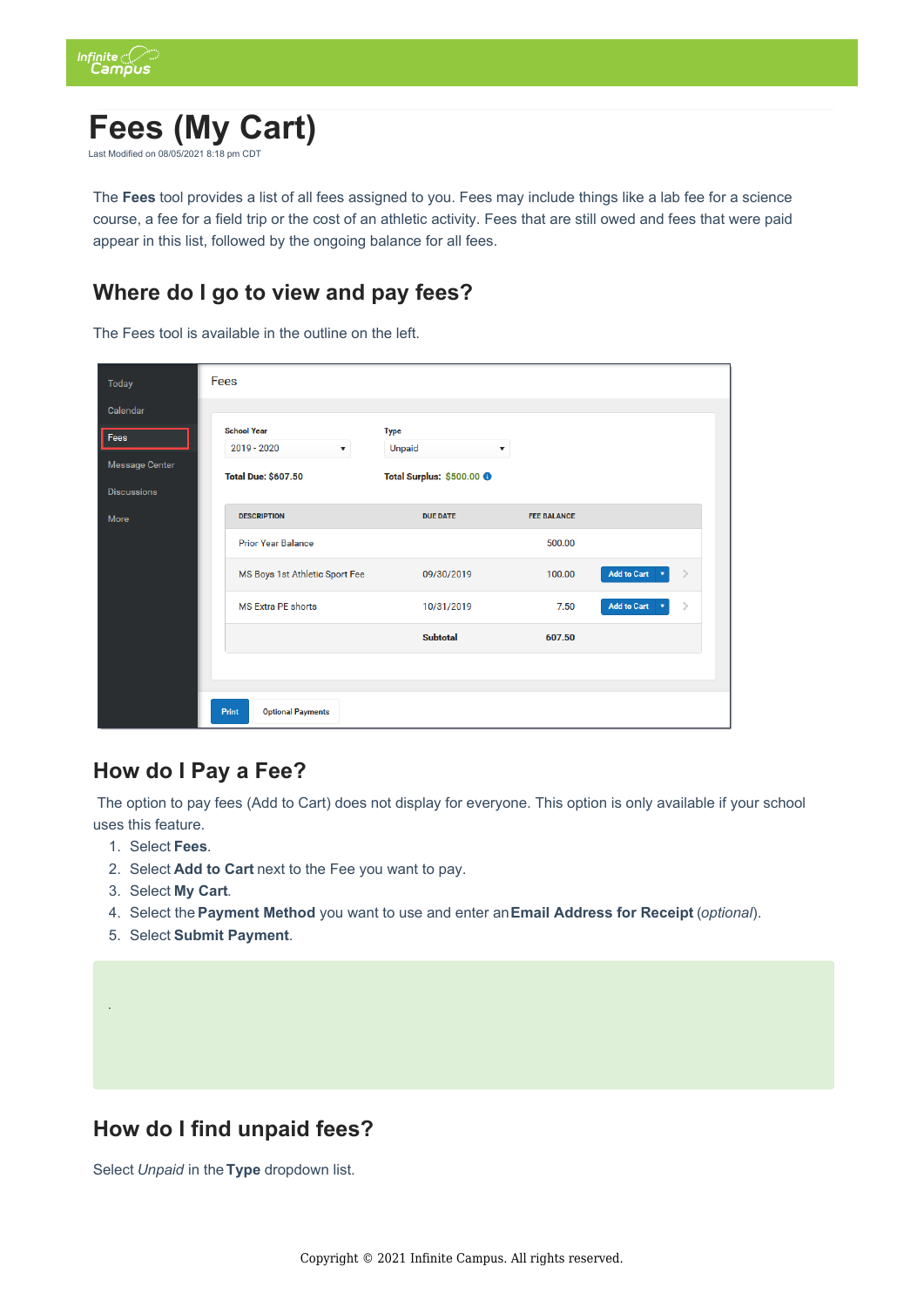

Be sure to select the **School Year** where you have unpaid fees. Campus selects the current year by default; however, if you need to find to find a fee from a prior year you must select the year in the School Year dropdown list.

| <b>School Year</b>         | Type                                 |
|----------------------------|--------------------------------------|
| 2019 - 2020                | Unpaid                               |
| <b>Total Due: \$607.50</b> | Total Surplus: \$500.00 <sup>6</sup> |

### **How do I pay Optional Fees?**

Optional fees are fees that are not assigned to you directly. This could be things like parking stickers, donations to the school, school supplies, etc.Optional Fees are paid using the Optional Payments tool. While adding Fees to My Cart, you can click the **Optional Payments** button to get to the Optional Payments tool.

See the Optional Payments article for more information about that tool.

| <b>Message Center</b>      | Fees                              |                                   |
|----------------------------|-----------------------------------|-----------------------------------|
| <b>Today</b>               |                                   |                                   |
| Calendar                   | Person<br>All<br>v                | <b>School Year</b><br>2019 - 2020 |
| Assignments                | <b>Total Due: \$370.00</b>        |                                   |
| Grades                     |                                   |                                   |
| <b>Grade Book Updates</b>  | <b>DESCRIPTION</b>                | <b>DUE DATE</b>                   |
| <b>Attendance</b>          | <b>FS Classroom Healthy Treat</b> | 09/30/2019                        |
| Schedule                   | <b>Kennedy Activites</b>          | 09/30/2019                        |
| <b>Responsive Schedule</b> |                                   |                                   |
| <b>Food Service</b>        |                                   |                                   |
| Fees                       |                                   |                                   |
| Reports                    |                                   |                                   |
| <b>Discussions</b>         |                                   |                                   |
| <b>More</b>                | Print<br><b>Optional Payments</b> |                                   |

#### **How do I find fees I already paid?**

Select *Paid* in the **Type** dropdown list. Fees that are partially paid do not display when **Paid** is selected. Instead, select **Unpaid** and click the arrow next to the partially paid Fee to see the paid amount.

| <b>School Year</b>         | Type                                 |  |
|----------------------------|--------------------------------------|--|
| 2019 - 2020                | Paid                                 |  |
| <b>Total Due: \$607.50</b> | Total Surplus: \$500.00 <sup>8</sup> |  |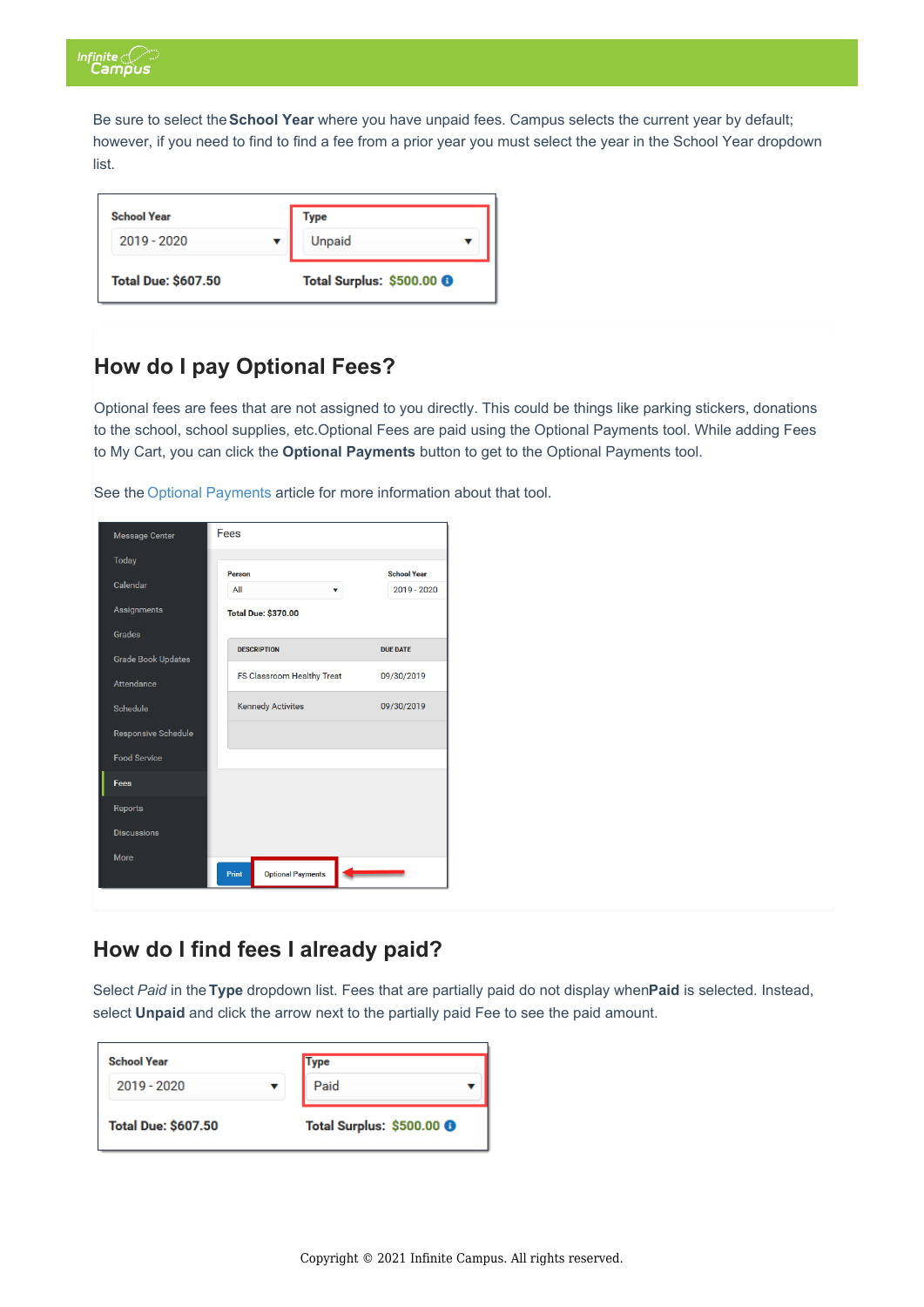| Infinite<br>Campus                |                                                               |                    |                               |                                           |              |               |
|-----------------------------------|---------------------------------------------------------------|--------------------|-------------------------------|-------------------------------------------|--------------|---------------|
| Fees                              |                                                               |                    |                               | <b>Class Trip</b><br>Due Date: 09/17/2019 |              |               |
| <b>School Year</b>                |                                                               |                    |                               | <b>DESCRIPTION</b>                        | <b>DATE</b>  | <b>AMOUNT</b> |
| 2018 - 2019                       | <b>Type</b><br>Unpaid<br>$\mathbf{v}$<br>$\blacktriangledown$ |                    |                               | <b>Class Trip</b>                         | 09/30/2019   | 500.00        |
| <b>Total Due: \$507.50</b>        | Total Surplus: \$500.00 0                                     |                    |                               | Payment                                   | 09/19/2019   | $-100.00$     |
| <b>DESCRIPTION</b>                | <b>DUE DATE</b>                                               | <b>FEE BALANCE</b> |                               | visa                                      |              |               |
| <b>Class Trip</b>                 | 09/30/2019                                                    | 400.00             | Add to Cart $\quad$ $\bullet$ |                                           |              |               |
|                                   | <b>Subtotal</b>                                               |                    |                               |                                           |              |               |
|                                   |                                                               |                    |                               |                                           |              |               |
|                                   |                                                               |                    |                               |                                           |              |               |
|                                   |                                                               |                    |                               |                                           |              |               |
|                                   |                                                               |                    |                               |                                           |              |               |
| <b>Optional Payments</b><br>Print |                                                               |                    |                               |                                           | <b>Close</b> |               |

The Payment History tool is a good place to review all payments you have made including payments for Fees.

## **Pay a Fee**

The option to pay fees (Add to Cart) does not display for everyone. This option is only available if your school uses this feature.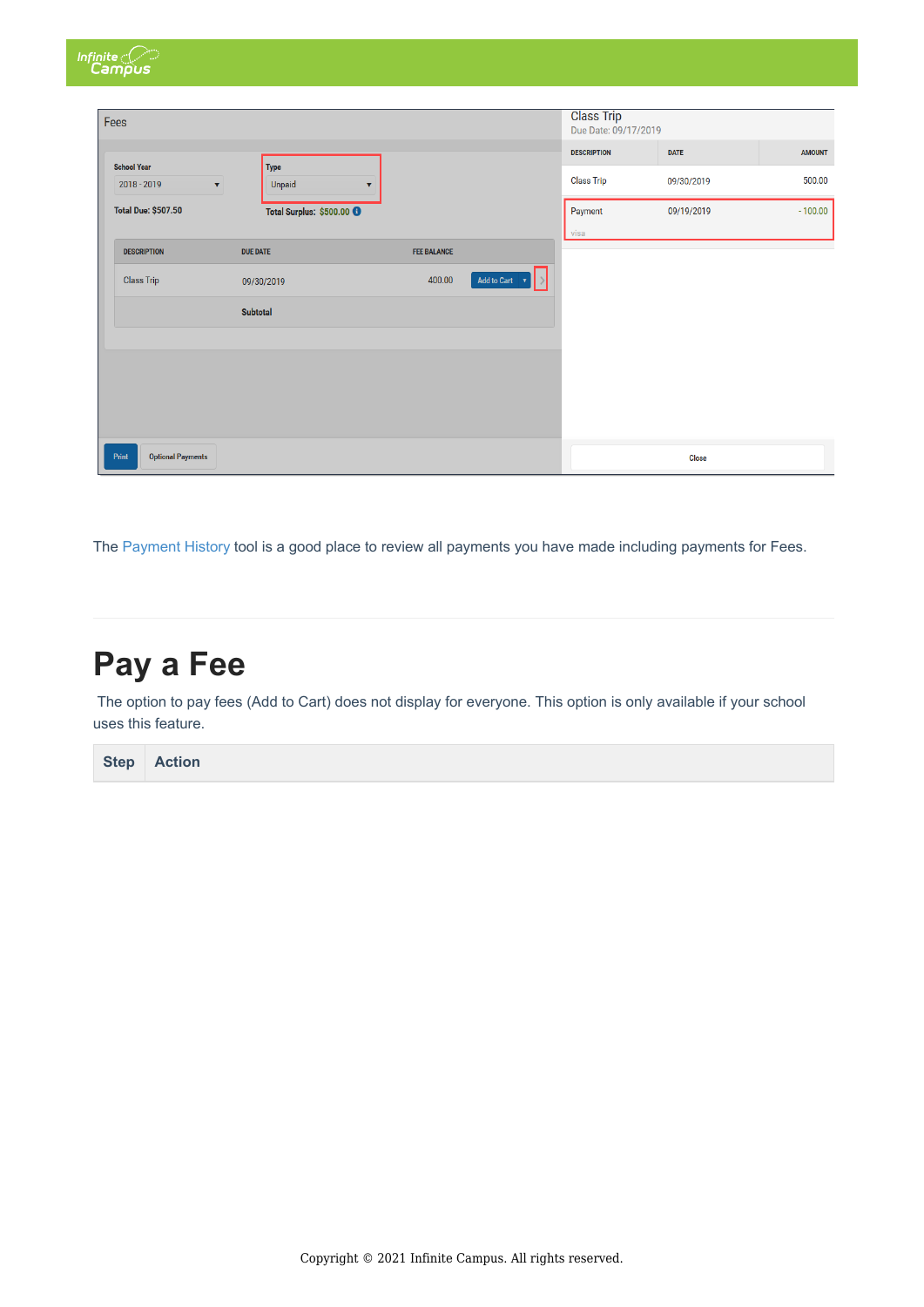

| <b>Step</b> | <b>Action</b>                                                                                                                                                                                                                                                                                                                                                                    |                                                                                                |                   |                              |                    |
|-------------|----------------------------------------------------------------------------------------------------------------------------------------------------------------------------------------------------------------------------------------------------------------------------------------------------------------------------------------------------------------------------------|------------------------------------------------------------------------------------------------|-------------------|------------------------------|--------------------|
|             | Select Fees.<br><b>Result</b><br>The Fees screen displays and automatically displays any unpaid fees for the current school year.                                                                                                                                                                                                                                                |                                                                                                |                   |                              |                    |
|             | If you are using Campus Parent and have access to multiple students, be sure to select the correct<br>student/person in the Person dropdown list. Selecting All allows you to see Fees assigned to everyone<br>in your household.<br>Fees<br>Person<br>All<br>$AII$<br>Smith, Jennifer L<br><b>Smith, Molly E</b><br>Kennedy Year Book Fee<br>FS Classroom Healthy Treat<br>Fees | <b>School Year</b><br>2019 - 2020<br><b>DUE DATE</b><br>09/17/2019<br>09/17/2019<br>09/30/2019 |                   |                              |                    |
|             | 0<br>\$0.00<br><b>Items in Cart</b>                                                                                                                                                                                                                                                                                                                                              |                                                                                                |                   | My Cart                      | <b>My Accounts</b> |
|             | Person<br>All<br><b>Total Due: \$180.00</b>                                                                                                                                                                                                                                                                                                                                      | <b>School Year</b><br>2019 - 2020                                                              |                   | <b>Type</b><br>Unpaid        |                    |
|             | <b>DESCRIPTION</b>                                                                                                                                                                                                                                                                                                                                                               | <b>DUE DATE</b>                                                                                | <b>PERSON</b>     | <b>FEE BALANCE</b>           |                    |
|             | <b>Kennedy Activites</b>                                                                                                                                                                                                                                                                                                                                                         | 09/17/2019                                                                                     | Smith, Molly E    | <b>Add to Cart</b><br>150.00 |                    |
|             | Kennedy Year Book Fee                                                                                                                                                                                                                                                                                                                                                            | 09/17/2019                                                                                     | Smith, Molly E    | 10.00<br><b>Add to Cart</b>  |                    |
|             | FS Classroom Healthy Treat                                                                                                                                                                                                                                                                                                                                                       | 09/30/2019                                                                                     | Smith, Jennifer L | 20.00<br><b>Add to Cart</b>  |                    |
|             |                                                                                                                                                                                                                                                                                                                                                                                  |                                                                                                | <b>Subtotal</b>   |                              |                    |
|             |                                                                                                                                                                                                                                                                                                                                                                                  |                                                                                                |                   |                              |                    |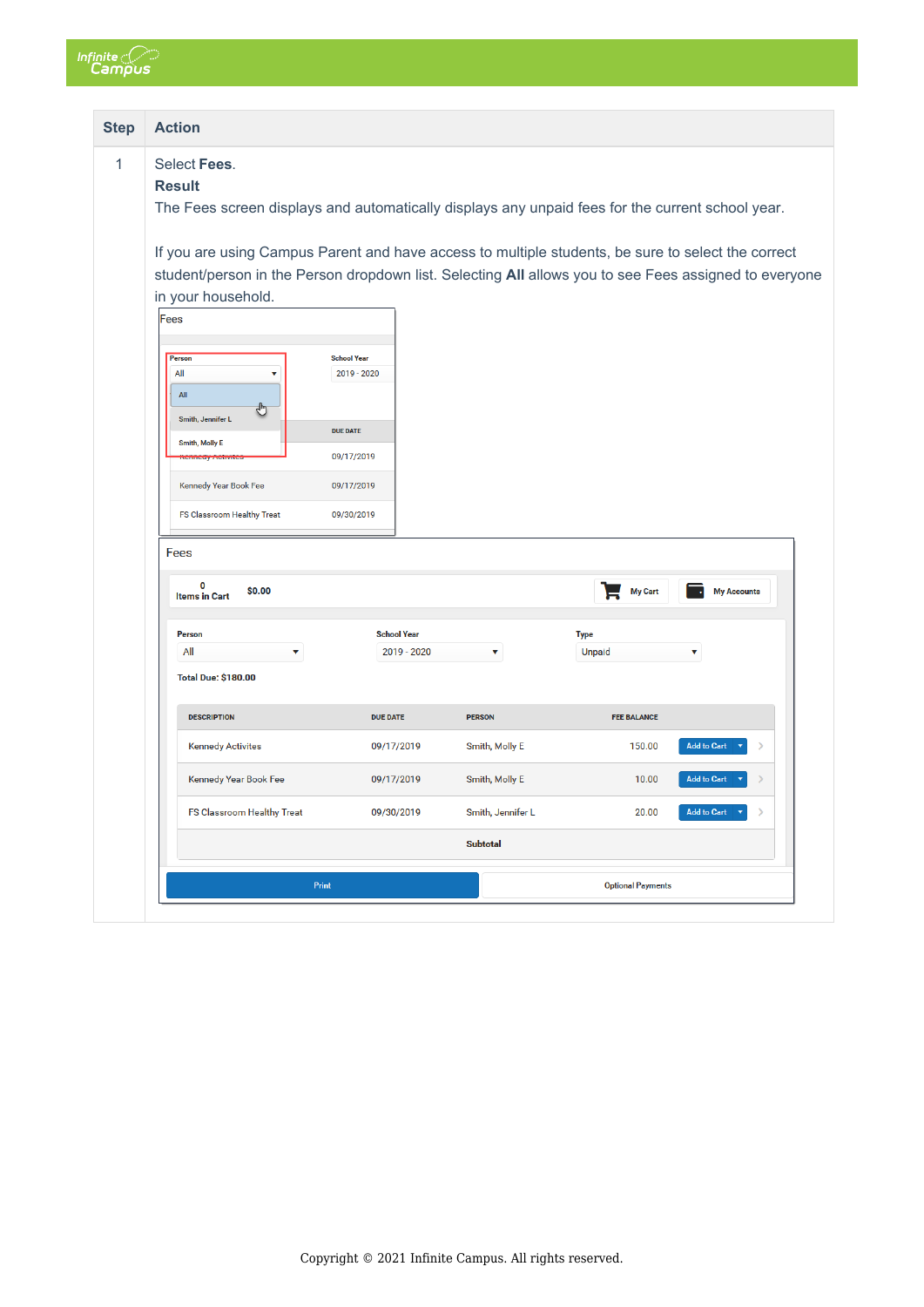

| <b>Action</b>                                                                                                                                                                                                                                                                                                                                                                                                             |                                  |                   |                    |                     |
|---------------------------------------------------------------------------------------------------------------------------------------------------------------------------------------------------------------------------------------------------------------------------------------------------------------------------------------------------------------------------------------------------------------------------|----------------------------------|-------------------|--------------------|---------------------|
| Select<br>Add to cart                                                                                                                                                                                                                                                                                                                                                                                                     | next to the Fee you want to pay. |                   |                    |                     |
| <b>Tips</b><br>• If your school allows you to partially pay a fee, click the arrow and selectPartial Amount. Enter<br>the amount you want to pay then click Add to Cart.<br><b>FEE BALANCE</b><br><b>Add to Cart</b><br>20.00<br>$\mathbf{v}$<br>350.00<br><b>Add to Cart</b><br><b>Full Amount</b><br><b>Partial Amount</b><br>"⊪<br><b>Kennedy Activites</b><br><b>Payment Amount</b><br>\$100.00<br><b>Add to Cart</b> | $\pmb{\times}$<br>Cancel         |                   |                    |                     |
| • You can add additional Fees before checking out. You can also addFood Service payments and<br>Optional Payments before checking out.<br><b>Result</b>                                                                                                                                                                                                                                                                   |                                  |                   |                    |                     |
| Campus puts the Fee in your cart and updates the total items and cost.<br>Fees                                                                                                                                                                                                                                                                                                                                            |                                  |                   |                    |                     |
| 1<br>\$150.00<br><b>Items in Cart</b>                                                                                                                                                                                                                                                                                                                                                                                     |                                  |                   | <b>My Cart</b>     | <b>My Accounts</b>  |
| Person                                                                                                                                                                                                                                                                                                                                                                                                                    | <b>School Year</b>               |                   | <b>Type</b>        |                     |
| All<br>۷<br><b>Total Due: \$180.00</b>                                                                                                                                                                                                                                                                                                                                                                                    | 2019 - 2020                      | v                 | Unpaid             |                     |
| <b>DESCRIPTION</b>                                                                                                                                                                                                                                                                                                                                                                                                        | <b>DUE DATE</b>                  | <b>PERSON</b>     | <b>FEE BALANCE</b> |                     |
| <b>Kennedy Activites</b>                                                                                                                                                                                                                                                                                                                                                                                                  | 09/17/2019                       | Smith, Molly E    | 150.00             | <b>IN CART</b><br>⋟ |
| Kennedy Year Book Fee                                                                                                                                                                                                                                                                                                                                                                                                     | 09/17/2019                       | Smith, Molly E    | 10.00              | <b>Add to Cart</b>  |
| FS Classroom Healthy Treat                                                                                                                                                                                                                                                                                                                                                                                                | 09/30/2019                       | Smith, Jennifer L | 20.00              | <b>Add to Cart</b>  |
|                                                                                                                                                                                                                                                                                                                                                                                                                           |                                  | <b>Subtotal</b>   |                    |                     |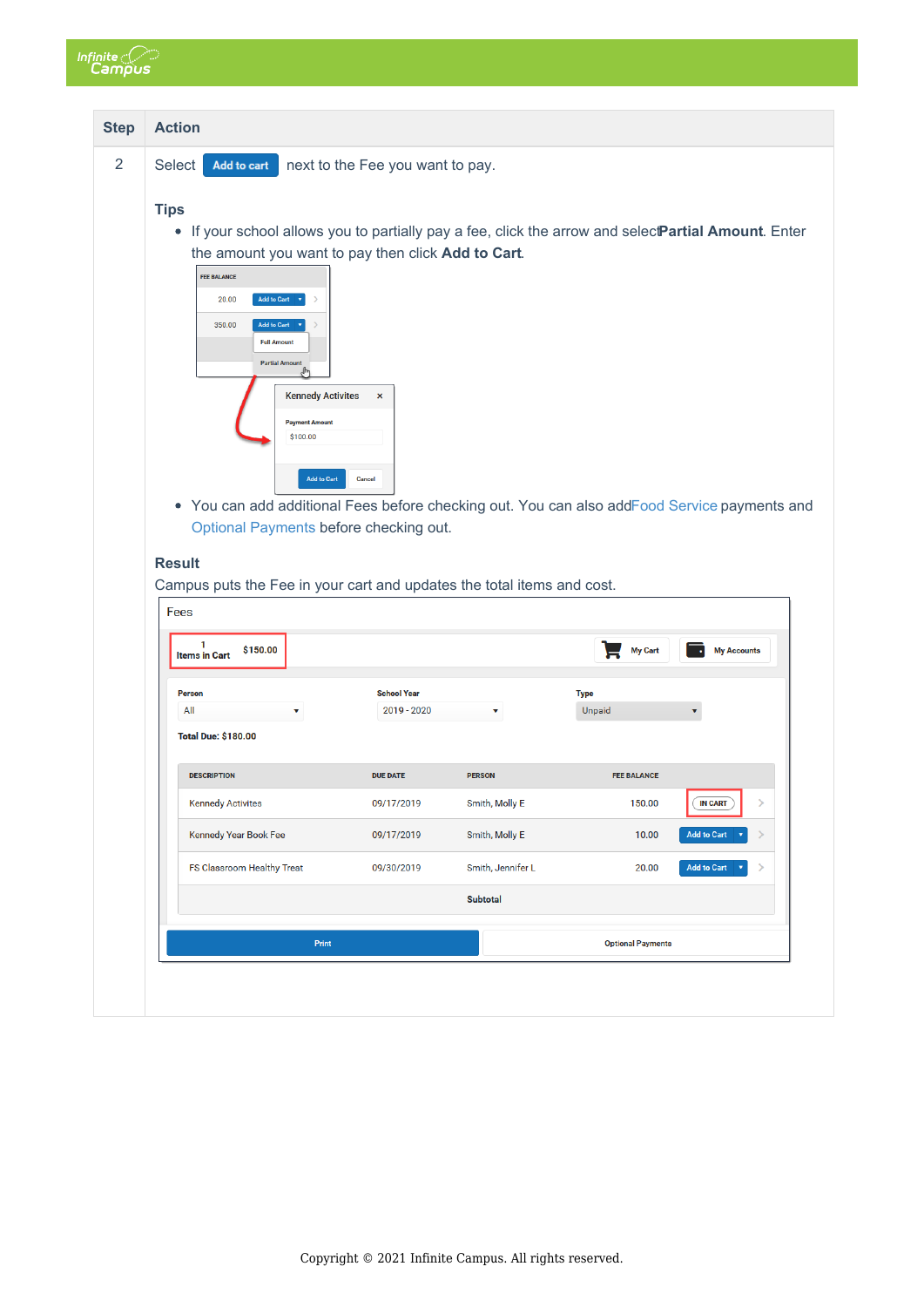

| <b>Step</b> | <b>Action</b>                                                                                                                                                                                                                                                                                                                                                  |                                                             |                                |   |  |
|-------------|----------------------------------------------------------------------------------------------------------------------------------------------------------------------------------------------------------------------------------------------------------------------------------------------------------------------------------------------------------------|-------------------------------------------------------------|--------------------------------|---|--|
| $\sqrt{3}$  | <b>My Cart</b><br>Select<br><b>Result</b><br>The Checkout screen displays. All items added to your cart display. You can click the Remove button<br>if you do not want to pay for an item at this time.<br><b>Tip: Partial Payments</b><br>If your district allows you to partially pay a fee, you can change how much you want to pay in the<br>Amount field. |                                                             |                                |   |  |
|             | <b>FEE</b>                                                                                                                                                                                                                                                                                                                                                     | <b>AMOUNT</b>                                               |                                |   |  |
|             | Kennedy Year Book Fee                                                                                                                                                                                                                                                                                                                                          | \$10.00                                                     | Remove                         |   |  |
|             | <b>Kennedy Activites</b>                                                                                                                                                                                                                                                                                                                                       | \$150.00                                                    | Remove                         |   |  |
|             | く Back   Checkout                                                                                                                                                                                                                                                                                                                                              |                                                             |                                |   |  |
|             | <b>2 Items in Cart</b><br>\$160.00<br><b>FEE</b>                                                                                                                                                                                                                                                                                                               | <b>NAME</b>                                                 | <b>AMOUNT</b>                  |   |  |
|             | Kennedy Year Book Fee                                                                                                                                                                                                                                                                                                                                          | Smith, Molly                                                | \$10.00                        | X |  |
|             | <b>Kennedy Activities</b>                                                                                                                                                                                                                                                                                                                                      | Smith, Molly                                                | \$150.00                       | X |  |
|             | <b>Payment Method</b><br><b>O</b> <i>visa</i> My Visa<br>echeck) My Checking<br><b>Add Payment Method</b>                                                                                                                                                                                                                                                      | <b>Subtotal:</b><br><b>Service</b><br>Fee:<br><b>Total:</b> | \$160.00<br>\$5.00<br>\$165.00 |   |  |
|             | <b>Email Address for Receipt</b><br>user@infinitecampus.com                                                                                                                                                                                                                                                                                                    |                                                             |                                |   |  |
|             | <b>Submit Payment</b>                                                                                                                                                                                                                                                                                                                                          |                                                             | <b>P</b> Feedback              |   |  |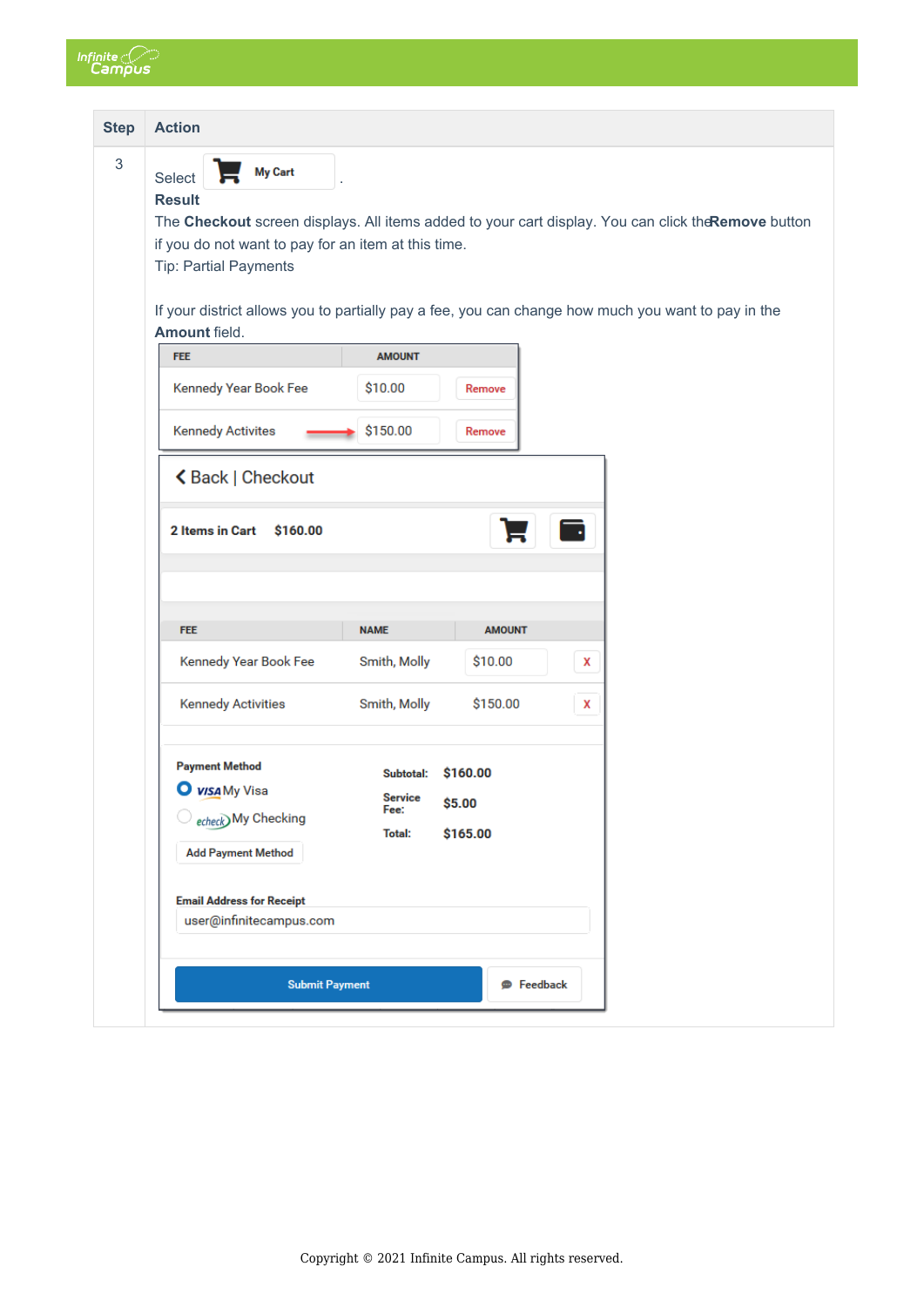

| <b>Step</b> | <b>Action</b>                                                                                                                                                                             |
|-------------|-------------------------------------------------------------------------------------------------------------------------------------------------------------------------------------------|
| 4           | Select the Payment Method you want to use and enter an Email Address for Receipt (optional).                                                                                              |
|             | Click the <b>Add Payment Method</b> button if the card or account you want to use is not set up. This option<br>allows you to enter a new Payment Method then returns you to this screen. |
|             | <b>Payment Method</b>                                                                                                                                                                     |
|             | DISCOVER DISC                                                                                                                                                                             |
|             | $\bullet$ echeck) CHECK                                                                                                                                                                   |
|             | <b>Add Payment Method</b>                                                                                                                                                                 |
|             | <b>Email Address for Receipt</b>                                                                                                                                                          |
|             | user@infinitecampus.com                                                                                                                                                                   |